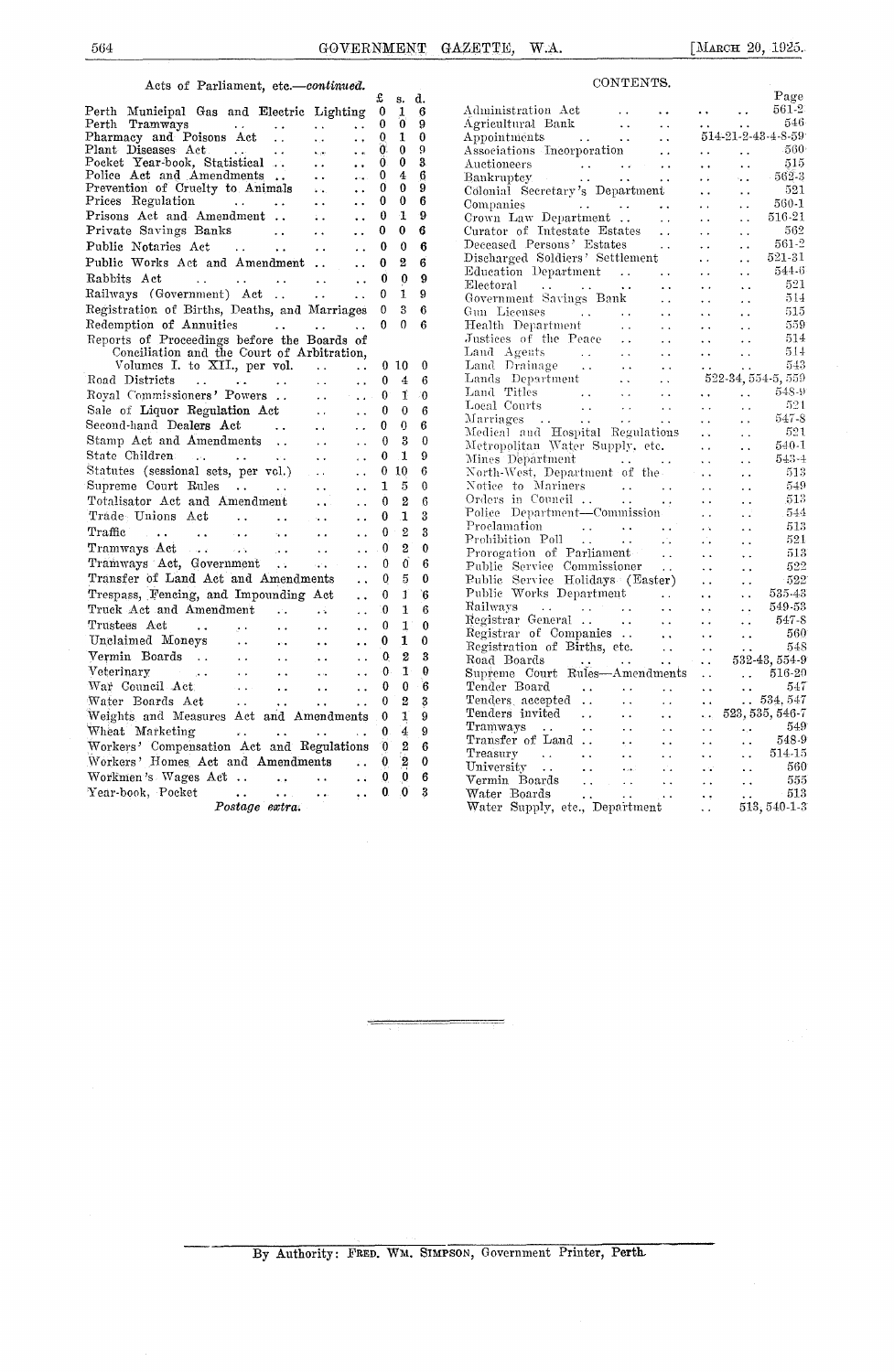

## Government Gazette

## PERTH, FRIDAY, 20 MARCH 1925 No. 13

© STATE OF WESTERN AUSTRALIA

## **CONTENTS**

Administration Act Agricultural Bank Appointments Associations Incorporation Auctioneers Bankruptcy Colonial Secretary's Department Companies Crown Law Department Curator of Intestate Estates Deceased Persons' Estates Discharged Soldiers' Settlement Education Department Electoral Government Savings Bank Gun Licenses Health Department Justices of the Peace Land Agents Land Drainage Lands Department Land Titles Local Courts Marriages Medical and Hospital Regulations Metropolitan Water Supply, etc. Mines Department North-West, Department of the Notice to Mariners Orders in Council Police Department—Commission Proclamations Prohibition Poll Prorogation of Parliament Public Service Commissioner Public Service Holidays (Easter) Public Works Department Railways Registrar General Registrar of Companies Registration of Births, etc.